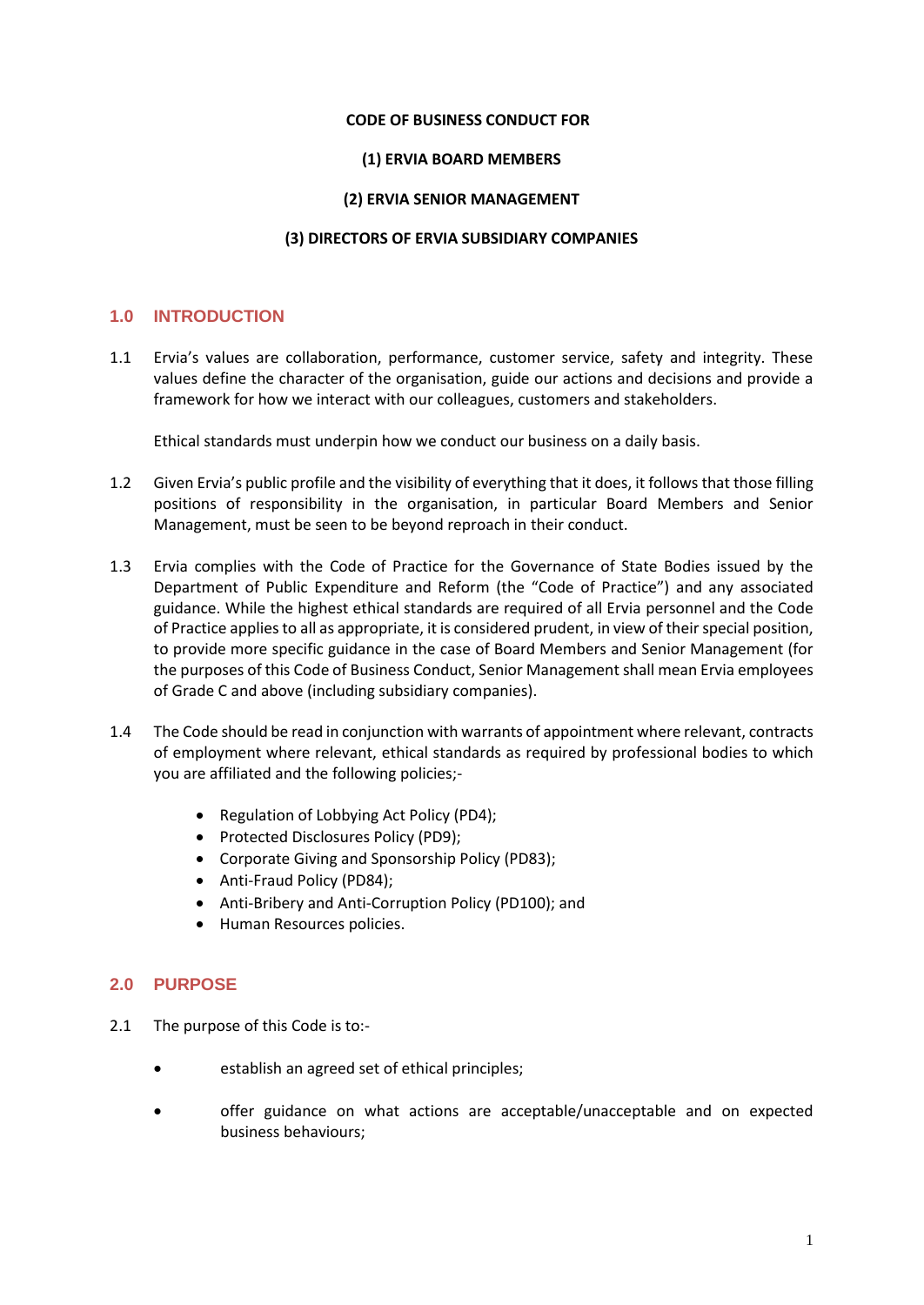- promote and maintain confidence and trust in Ervia and its subsidiary companies including the protection of Ervia's good name; and
- prevent the development or acceptance of unethical practices.

## **3.0 SCOPE**

- 3.1 This Code of Business Conduct (the "Code") applies equally to all Directors and Senior Management of Ervia's subsidiary companies. For the purpose of the Code, the term "Ervia" should be construed as including Ervia and its subsidiary companies in any geographic region. Ervia may incorporate further subsidiaries from time to time and this Code shall apply to all subsidiaries notwithstanding that they may not be in existence at the time this Code was put in place. The expressions "Board", "Board Members" and Directors shall be deemed to include the boards and directors of all subsidiary companies of Ervia, including Irish Water and Gas Networks Ireland.
- 3.2 It is impractical to legislate in sufficient detail to cover every eventuality which could arise which would present Board Members or Senior Management with a conflict of interest or other ethical issue. Accordingly, Board Members and Senior Management should be aware that the spirit as well as the precise wording of this Code should be observed at all times
- 3.3 Non-compliance with this Code may be treated as a disciplinary matter.

## **4.0 RESPONSIBILITY**

4.1 Board Members and the Group Chief Executive Officer have a responsibility to ensure that this Code is circulated to all Board Members, Senior Management, and Directors of Ervia subsidiary companies, who should acknowledge receipt and understanding of this Code.

# **5.0 INTEGRITY AND ETHICAL STANDARDS**

- 5.1 The conduct of Board members and Senior Management is governed by the following:
	- Section 13 of the Gas Acts 1976 (as amended), which requires Board Members to disclose any interest in any arrangement to which the Company is party and to abstain from voting on the matter;
	- Sections 9 and 10 of the Water Services Act 2013, which require Board Members and staff of Irish Water to disclose any interest in any arrangement to which the Company is party and to abstain from voting on the matter;
	- Sections 10 and section 11 of the Gas Regulation Act 2013, which require Board Members and staff of GNI to disclose any interest in any arrangement to which the Company is party and to abstain from voting on the matter;
	- Section 12 of the Gas Regulation Act 2013, which prohibits Board Members and staff of GNI disclosing confidential information obtained while performing functions as a Board Member or a member of staff;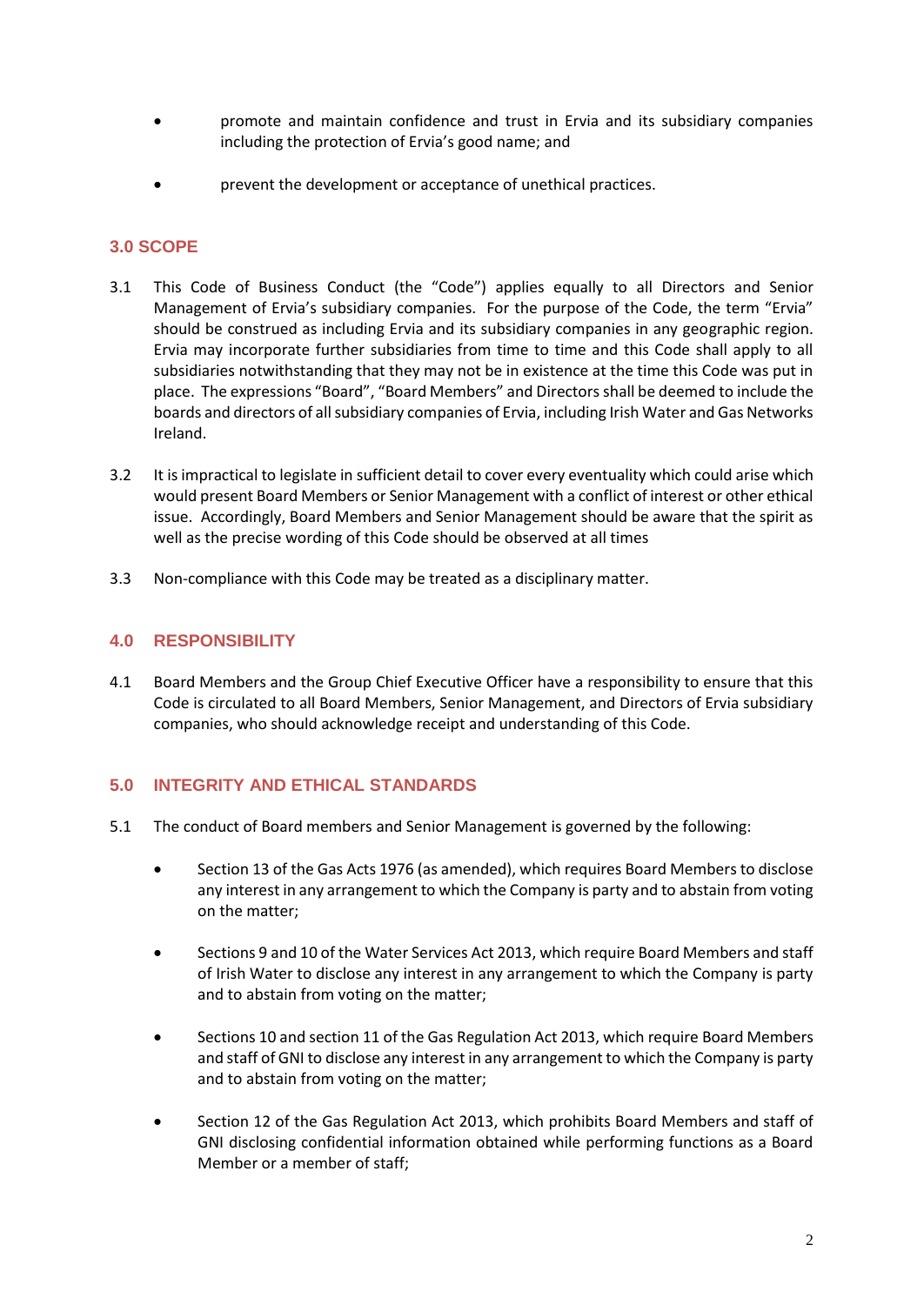- The Ethics in Public Office Acts 1995 and 2001; and
- The Code of Practice for the Governance of State Bodies.
- 5.2 Detailed briefing on all of these obligations is provided to all Board Members and Senior Management on appointment. In addition, the above legislation is readily available on Diligent for Board Members and from Group Secretariat upon request.
- 5.3 Directors of Ervia's subsidiary companies are reminded of their statutory responsibilities under the Companies Act 2014 (as amended). Detailed briefing on these responsibilities is provided to all Board Members on their appointment to the subsidiary boards and has been made available on Diligent.
- 5.4 Supplementary to the legislative position, the Board should note the key elements of the Code of Practice, in particular:
	- 5.4.1 A Board Member should absent himself/herself when the Board is deliberating or deciding on matters in which he/she (other than in his/her capacity as a Member of the Board) or a person or body connected with him/her has an interest. In such cases a separate record (to which the Board Member would not have access) should be maintained.
	- 5.4.2 On appointment and on an annual basis thereafter, each Board Member should register with the Company Secretary, in accordance with the register set out in Appendix 1, details in relation to the disclosure of employment and business interests as required by the Code of Practice.
	- 5.4.3 Senior Management should complete an annual register of interests similar to the register completed by each Board Member, as set out in Appendix 1.
	- 5.4.4 Board Members and Senior Management are required to make disclosures in accordance with the Ethics in Public Office Acts 1995 and 2001 and the regulations made thereunder to the extent that the provisions of these Acts apply to them. Where a Board Member or a Senior Manager is in doubt as to whether he or she has an obligation under the legislation, he or she should seek advice from the Standards in Public Office Commission under section 25 of the Ethics in Public Office Act 1995. While the Code and the Ethics legislation provide separate disclosure obligations for Board Members, section 5.8 (i) of the Code of Practice provides that where a Board Member is also a designated director for the purpose of the Ethics Acts, the annual statement of interests furnished under the Ethics legislation will suffice for the purposes of the annual disclosure of interests under the Code of Practice. Group Secretariat will contact all relevant parties in relation to this requirement.

## *5.5 Related Party Transactions*

- 5.5.1 Best corporate practice as outlined in the Companies Act 2014 and International Accounting Standard 24 requires certain information to be made available in relation to third party transactions. This information is required at two levels:
	- 1. Notification of related party transactions to the Company Secretary in a register of interests in the form set out in Appendix 1; and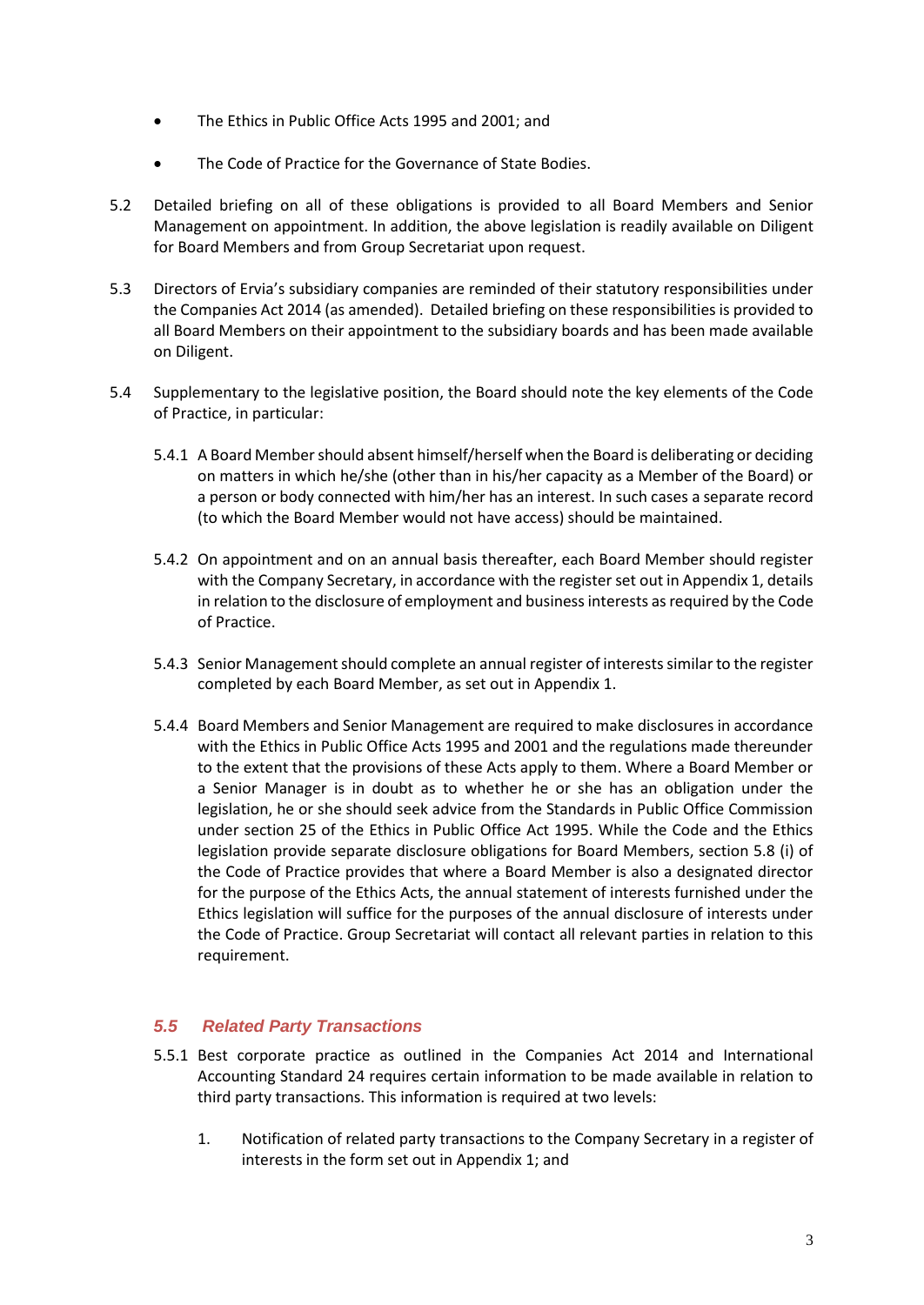- 2. Disclosure of material related party transactions in the financial statements.
- 5.5.2 The definition of Related Parties can be found in International Accounting Standard 24, which is readily available on Diligent for Board Members and from Group Secretariat upon request.
- 5.5.3 For the avoidance of doubt, the following are related parties:
	- Parent company subsidiaries and fellow subsidiaries;
	- Associates and joint ventures;
	- Directors/Board Members;
	- Pension funds;
	- Close family;
	- Key management; and
	- $\bullet$  Persons acting in concert partners.
- 5.5.4 Ervia's external auditor will review all systems to identify any possible related party transactions based on the register of interests maintained by the Company Secretary. The Chairman of the Ervia Board/external auditor will agree on any disclosure necessary.
- 5.6 Board Members and Senior Management should be extremely sensitive to their positions in dealing with third parties so as not to suggest or imply that they are prepared to intervene with Ervia on their behalf in any unusual or abnormal fashion.
- 5.7 Each Board Member and Senior Management shall ensure that:-
	- 5.7.1 Ervia competes vigorously and energetically but also ethically, honestly and lawfully in Ireland and in overseas markets;
	- 5.7.2 Ervia's purchasing activities of goods/services are carried out in accordance with best business practice;
	- 5.7.3 Ervia promotes a culture of claiming vouched expenses, only as appropriate to business needs and in accordance with good practice in the public sector generally and the Ervia Expenses Policy;
	- 5.7.4 Ervia's accounts/reports accurately reflect its business performance and are not misleading or designed to be misleading;
	- 5.7.5 Ervia's resources are not used for personal gain or for the benefit of persons/organisations unconnected with Ervia or its activities or for the benefit of competitors;
	- 5.7.6 Staff of Ervia, at any grade, do not use their position within the organisation to gain personal advantages e.g. discounted personal services from an Ervia supplier; and
	- 5.7.7 Information or business secrets are not obtained by improper means.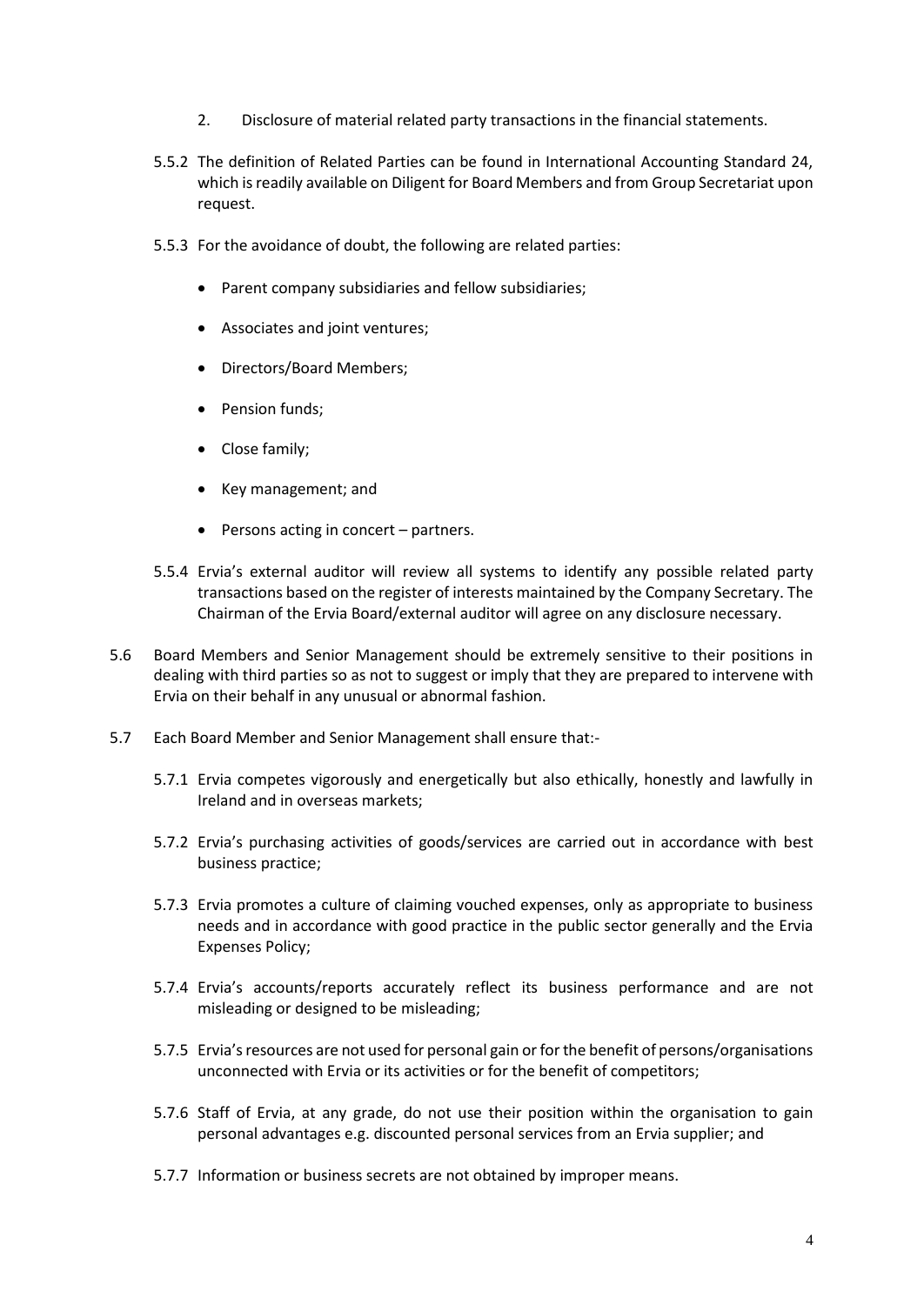- 5.8 Equal care should be taken in dealings with public officials abroad as in Ireland, to ensure that every interaction, at every level of Ervia (and within its subsidiaries) is ethical, honest and lawful. Board Members and Senior Management should be familiar with the policies and procedures Ervia has in place to prevent bribery and corruption (in particular PD100). Board Members and Senior Management must never offer or accept a bribe and must not participate in or facilitate corrupt or illegal activities.
- 5.9 Board Members should bring to the notice of the Board and Senior Management should bring to the notice of the Group Chief Executive Officer at the tender stage any connection which he or she has with any tender to or by Ervia for the provision of products or services. Board Members and Senior Management should seek to avoid any personal involvement in presentations, submissions or representations relevant to such tender — where exceptionally such involvement is thought to be essential, Board Members should consult the Chairman in advance. Senior Management should advise the Group Chief Executive Officer in similar situations.
- 5.10 If a Board Member or a Senior Manager finds evidence of non-compliance with any statutory obligations that apply to Ervia or its subsidiary companies, he/she should immediately bring this to the attention of the Group Chief Executive Officer or fellow Board Members, as appropriate, with a view to having the matter rectified. The matter should also be brought to the attention of the relevant Minister by the Chairman of the Board indicating the consequences of such noncompliance and the steps that have been or will be taken to rectify the position.
- 5.11 High ethical standards are a matter of trust. The responsibility of Board Members and Senior Management is to honour that trust in the spirit as well as in the letter and to be governed in all company transactions by the fundamental principles of integrity, confidentiality, legality and loyalty. Good example will ensure that proper ethical values are perpetuated and accepted at all levels in the organisation.

# **6.0 GIFTS, HOSPITALITY AND SPONSORSHIP**

- 6.1 As a general principle, subject to the exceptions set out below, Board Members and Senior Management should avoid the giving or receiving of corporate gifts, hospitality, preferential treatment or benefits which might affect, or might be perceived to affect, the ability of the donor or the recipient to act objectively when making business decisions.
- 6.2 If gifts, hospitality, or preferential treatment or benefits are offered or received, Board Members and Senior Management should bear in mind the fundamental principle of integrity in accepting such gifts and hospitality from parties with which Ervia does business, or from parties seeking or likely to seek business from Ervia. Particular care should be taken not to compromise the high standards expected by Ervia in such matters or to give rise to an actual or perceived conflict of interest.
- 6.3 Particular attention is drawn to persons who hold designated directorships in Ervia (Board Members and Directors of Subsidiary Companies), or persons who occupy designated positions of employment in Ervia (as defined under the Ethics in Public Office Acts 1995 and 2001) to the requirements regarding the disclosure of gifts and hospitality under the Ethics in Public Office Acts.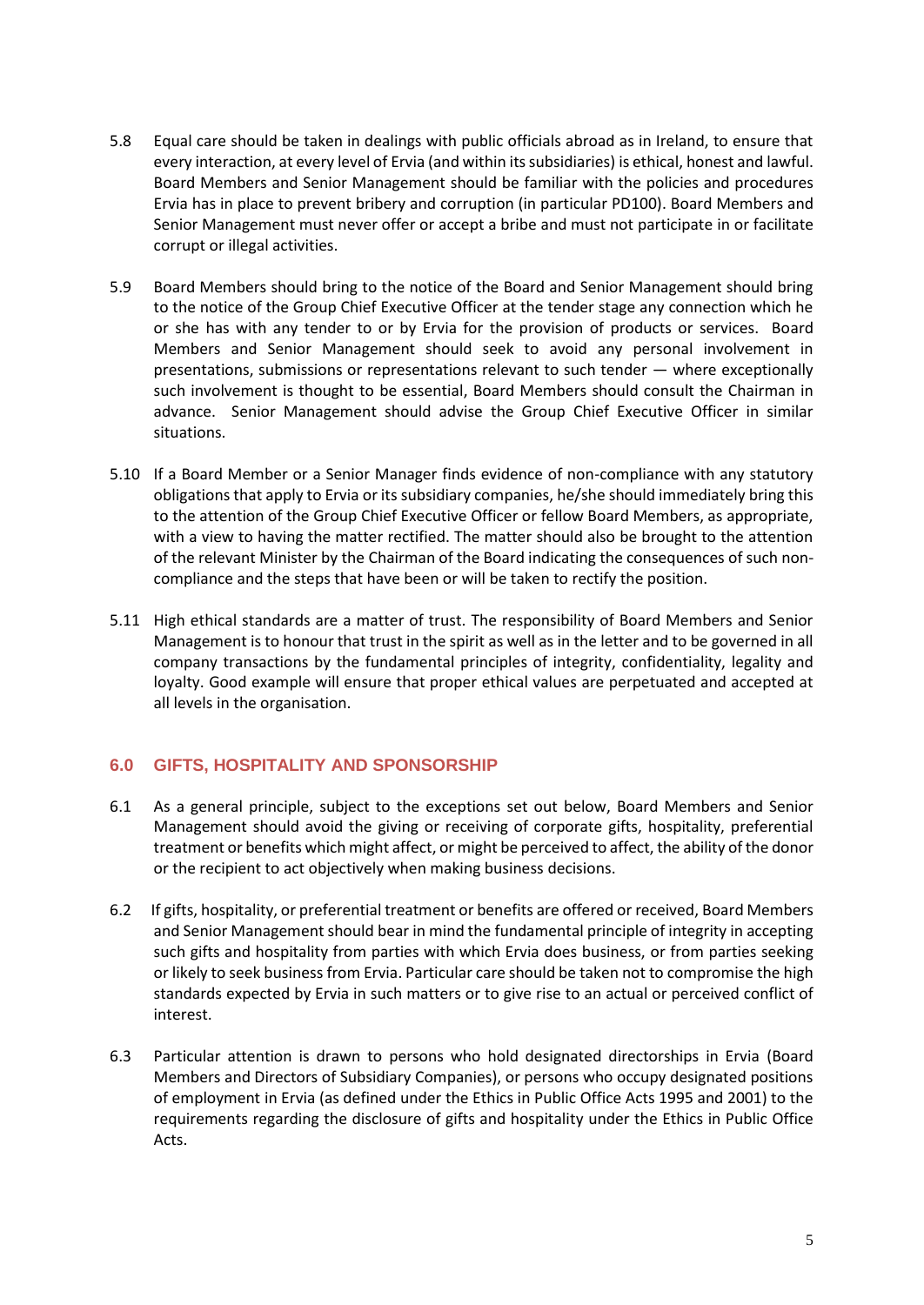- 6.4 Board Members and Senior Management must not use their connections within Ervia for personal advantage. In particular, they must not request or receive personal services from a supplier or contractor where that might be perceived as compromising the exercise of objective judgement in Ervia's selection of suppliers or contractors. Similarly, Board Members and Senior Management must not request discounts from suppliers or contractors for personal services.
- 6.5 Board Members and Senior Management should be aware that by virtue of the Criminal Justice (Corruption Offences) Act 2018, it is an offence for any Board Member or member of Senior Management to solicit or accept a gift, consideration or "advantage" from any person for himself, herself or another person, as an inducement or reward, in return for any Board Member or member of Senior Management doing, or omitting to do, any act in relation to his or her position or Ervia's business.
- 6.6 With respect to Ervia's operations or dealings in the UK, it is an offence under the UK Bribery Act 2010 to either entice or reward a person with a financial or other "advantage" to improperly perform his or her duties or to accept financial or other "advantage" in return for the improper performance of a duty. Similar laws apply in many other countries (such as the US).

# *6.7 Gifts and Hospitality*

- 6.7.1 This does not mean that receiving gifts or accepting modest hospitality is inappropriate in all circumstances. Reasonable, small, appropriate and bona fide gifts, modest hospitality or entertainment given to or received from third parties is generally acceptable under the following circumstances:
	- the gift/ hospitality is unsolicited;
	- the gift/hospitality is appropriate in the circumstances, taking account of the reason for the gift, its timing and value i.e. it is customary for small gifts to be given at Christmas;
	- the gift/hospitality is given openly, not secretly;
	- it does not include cash or cash equivalent (i.e. gift vouchers, gift tokens);
	- the gift/ hospitality is not given or could not be perceived to be given, with the intention of unethically influencing decision making. Extreme care must be taken where the party offering the gifts/hospitality is seeking to do business with or gain some advantage from Ervia;
	- the frequency and scale of hospitality is not more than Ervia might be expected to give in return;
	- the number of Board Members and Senior Management availing of the hospitality is kept to a minimum;
	- it does not include the provision of travel or overnight accommodation;
	- accepting the gift or availing of the hospitality does not identify Ervia in a public way with any particular supplier or contractor; and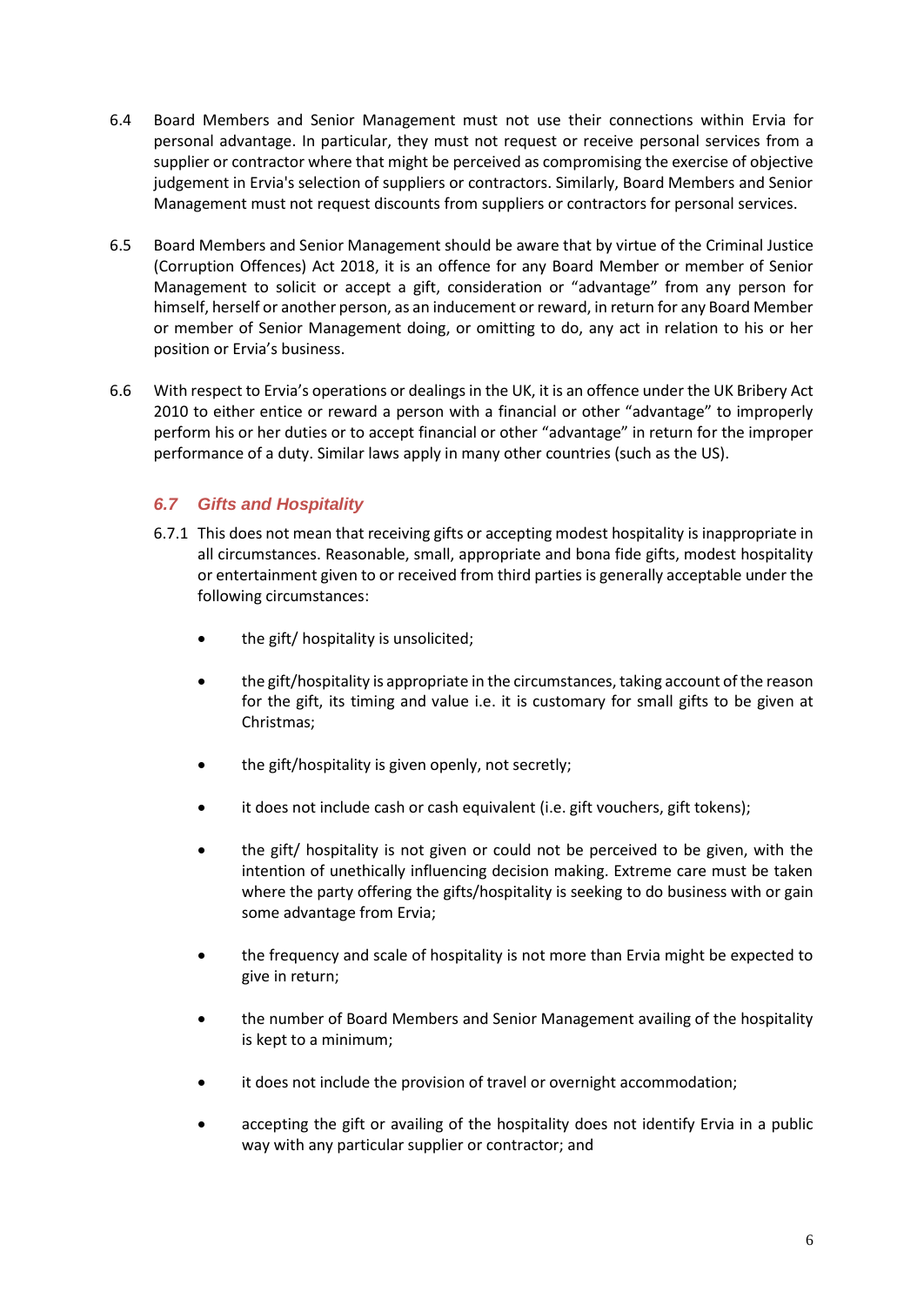- details of the gift/hospitality are disclosed as part of the gifts and hospitality notification process, outlined below at 6.8.
- 6.7.2 The test to be applied is whether in all the circumstances the gift or hospitality is reasonable and justifiable. The intention behind the gift/hospitality should always be considered. Particular care should be exercised when tender processes are being conducted.
- 6.7.3 Details of gifts, benefits, etc. declined by Board Members must be notified to the Chairman and details of gifts declined by Senior Management must be notified to the Group Chief Executive Officer. Details of declined gifts must also be included in the quarterly gifts and hospitality return, outlined below.
- 6.7.4 In circumstances where Board Members are unsure as to whether or not it is appropriate to accept a gift or hospitality, even after consulting this Code, they should discuss the matter with the Chairman.
- 6.7.5 In circumstances where Senior Management are unsure as to whether or not it is appropriate to accept a gift or hospitality, even after consulting this Code, they should discuss the matter with the Chief Legal Officer or Company Secretary.

## *6.8 Notification procedures for Board Members, Directors of Ervia Subsidiary Companies and Ervia Senior Management*

- 6.8.1 On a quarterly basis the Group Chief Executive Officer is required to provide the Chairman with details of all gifts and hospitality extended/accepted/declined. Senior Management are required to provide the Group Chief Executive Officer with details of all hospitality extended/accepted/declined by them, their direct reports and their teams on a quarterly basis.
- 6.8.2 The Company Secretary is responsible for collating and reviewing all gifts and hospitality returns from Senior Management and providing them to the Group Chief Executive Officer, as well as providing the Chairman with the Group Chief Executive Officer's gifts and hospitality returns. A confidential register of returns is maintained by the Company Secretary and periodically (no less than annually) reviewed by the Head of Internal Audit.
- 6.8.3 The deliberate non-declaration of gifts or hospitality or other inducements may result in disciplinary proceedings.
- 6.8.4 Low value hospitality items (tea/coffee/lunch) and gifts of small intrinsic value (e.g. calendars, diaries, pens) do not need to be recorded in the quarterly hospitality return. Industry events providing hospitality (excluding accommodation or travel) with the purpose of providing training and/or continuous professional development do not need to be recorded.
- 6.8.5 If the Company Secretary considers a gift or hospitality event notified to the register as inappropriate, he will inform the Board Member, Director or Senior Manager, copying the Head of Internal Audit, that this type of gift or hospitality should not be accepted.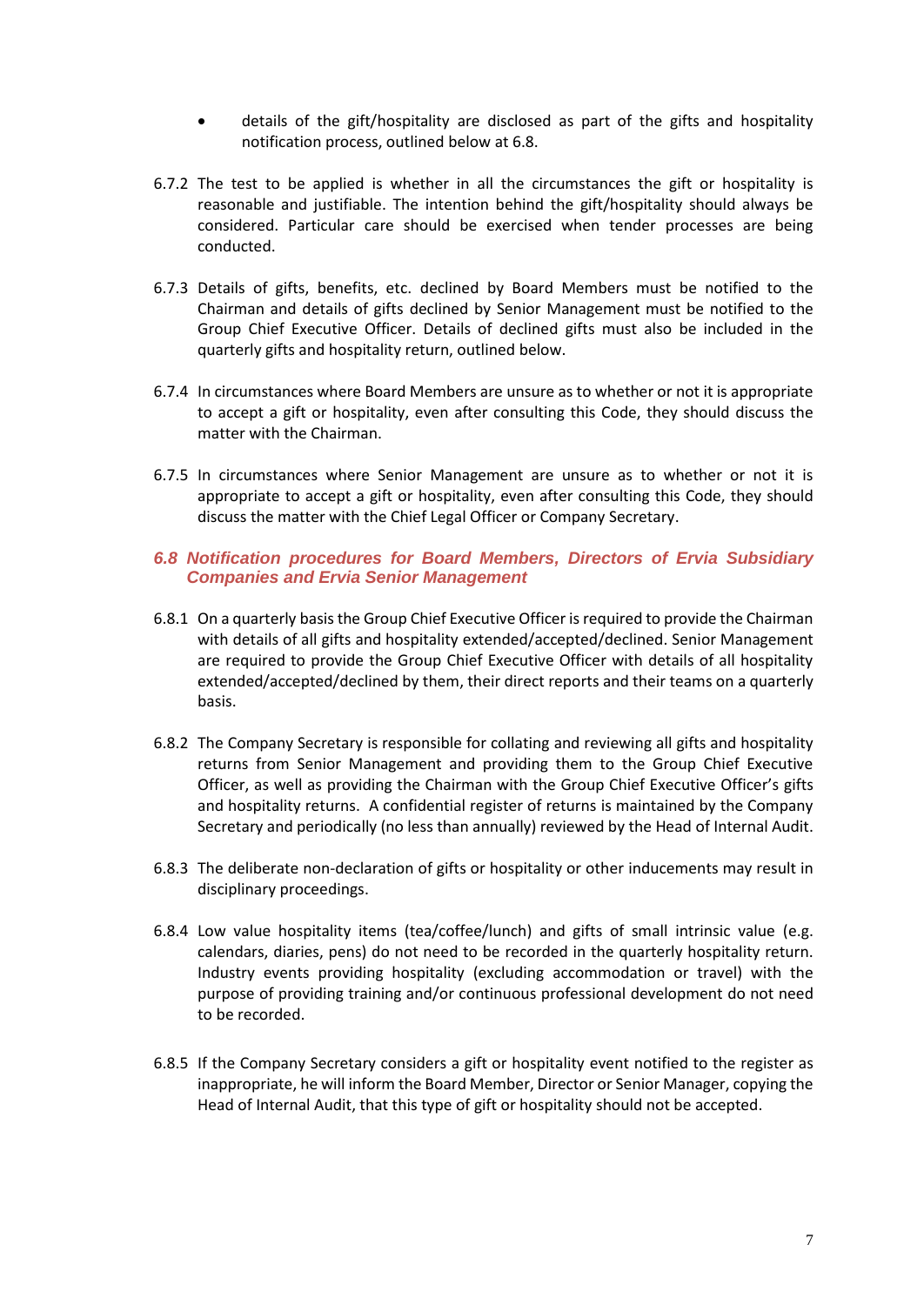#### *6.9 Sponsorship*

6.9.1 Sponsorship must never be solicited by Board Members and Senior Management from suppliers, contractors or other persons doing or seeking to do business with Ervia. Where sponsorship is offered it may be accepted only when expressly approved by the Chairman or Group Chief Executive Officer.

#### **7.0 INFORMATION SHARING, RETENTION AND CONFIDENTIALITY**

- 7.1 Board Members and Senior Management will support Ervia in the provision of access by Ervia to general information relating to Ervia activities in a way that is transparent and enhances its accountability to the general public.
- 7.2 Users are required to comply with the Ervia's Acceptable Usage Policy (PD82) when accessing Ervia's information assets, hardware devices, computer networks, systems and facilities. Ultimately, all Ervia Data (as defined in PD82) belongs to or is the responsibility of Ervia. Access to this data is to be granted on a need-to-know basis. Any document, message or correspondence that is created using Ervia's resources, whether electronic or paper-based, personal or business-related belongs to Ervia. All end-user devices, including but not limited to laptops, desktops, tablets, smart phones, etc. issued by Ervia ("Ervia Equipment"), and all information stored on Ervia Equipment is the property of Ervia. All usage of Ervia Data or Ervia Equipment can and will be monitored for compliance with the Acceptable Usage Policy and for other legitimate business purposes.
- 7.3 The need for observing confidentiality in regard to Ervia company affairs is paramount. The unauthorised release of confidential or strictly confidential information directly or indirectly to third parties, including the media, represents a gross breach of trust which can be highly damaging to Ervia and is strictly prohibited. This also includes the loss, misuse or disclosure directly or indirectly of confidential or strictly confidential information or the disclosure of proprietary information, for example in relation to competitive matters, the introduction of new services, contracts or property transactions, information not in the public domain, personal data or information received in confidence.
- 7.4 In particular, the attention of Board Members and Senior Management is drawn to the provisions of **Section 20 of the Gas Act 1976 (as amended)** which states that a person shall not, without the consent of the Board, disclose any information obtained by him while performing duties as a Member, or employee of the Board. A breach of this statutory duty is an offence liable on summary conviction to a fine. Attention is also drawn to **Section 11 of the Water Services Act 2013** which provides that a person shall not disclose confidential information obtained by him while performing functions as a director or a member of the staff of Irish Water unless he is duly authorised by Irish Water to so do. In relation to the disclosure of information, the Chief Executive Officer or his nominee is authorised to;
	- o discuss, explain and comment on operational and day to day matters relating to the operation of Ervia. In practice most queries and responses will be via the Chief Communications and Marketing Officer or the Group Head of Customer Operations & Public Affairs;
	- o respond to queries for clarification of Ervia policy; and
	- o respond to queries at legal proceedings, Public Enquiries and Oireachtas Committees at which Ervia may be in attendance for the purpose of disclosure of information.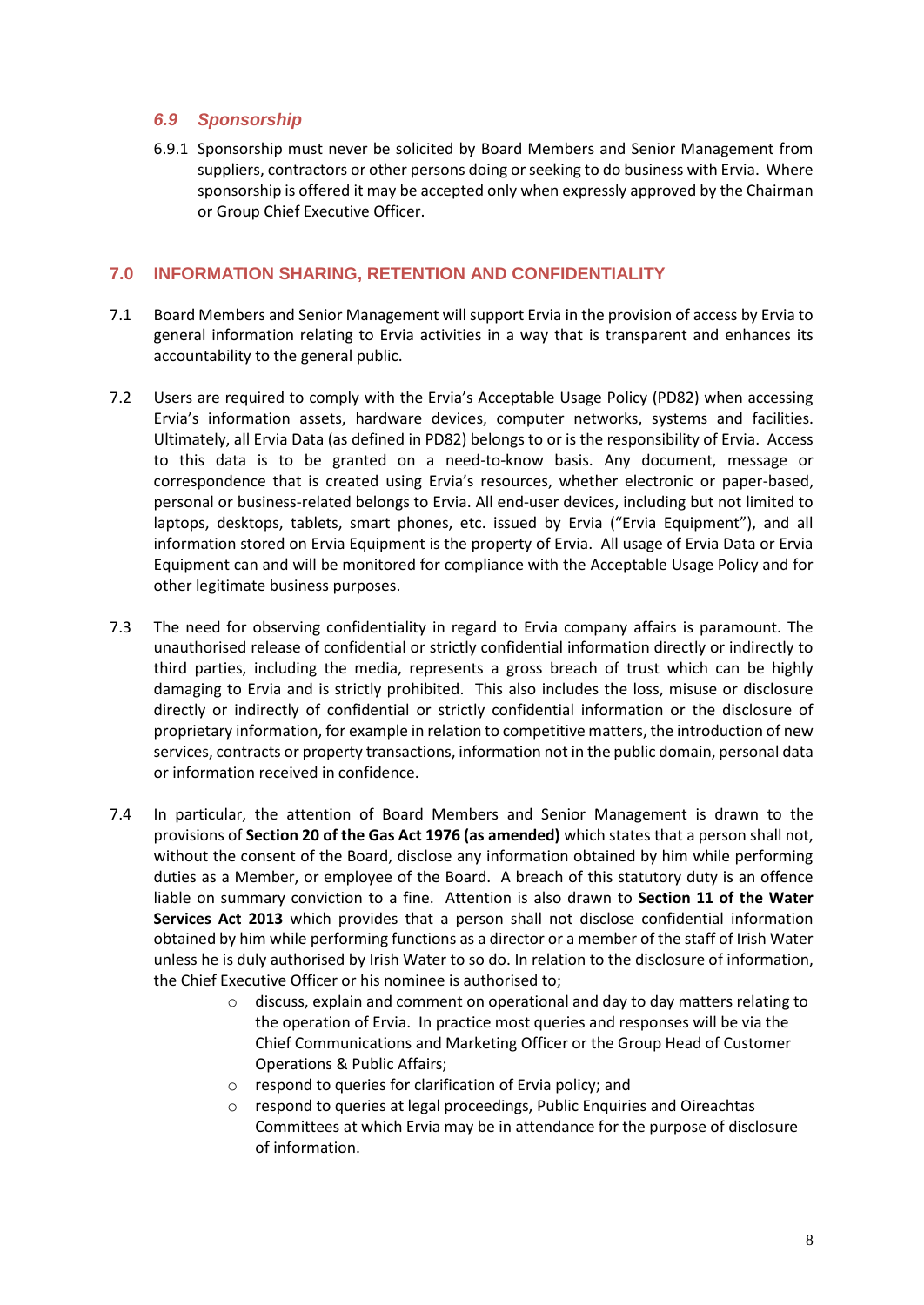- 7.5 In addition to the obligations imposed by Section 20 of the Gas Act 1976 (as amended) and/or by section 11 of the Water Services Act 2013 as the case may be, Board Members have a duty of care and fiduciary duties to Ervia while they remain Board Members. Board Members are obliged to act in the best interests of Ervia. The duty of care requires Board Members, amongst other things, to take care so as to prevent the loss or accidental disclosure of Ervia confidential information. The unauthorised disclosure of Ervia confidential information by a Board Member constitutes a breach of his/her fiduciary duty. Likewise, the use of Ervia confidential information for any purpose other than that for which it was provided to the Board Member constitutes a breach of fiduciary duty.
- 7.6 In certain circumstances, Ervia and/or its subsidiaries may hold information which it is appropriate to restrict access to/from other parts of the business, in particular commercially sensitive information regarding customer, financial or regulatory information. In order to ensure that information is not released or used inappropriately:
	- Board Members and Senior Management should release commercially sensitive information only to authorised persons within the business; and
	- If Board Members and Senior Management are unsure whether information is commercially sensitive, or whether the requester is authorised, Board Members should consult with the Chairman and Senior Management should consult with their line manager.
- 7.7 Board Members and Senior Management are obliged to comply with Ervia's Data Protection Policy (PD64) when sharing information both within the business and externally.
- 7.8 The terms of engagement of consultants employed by Senior Management should be reviewed to ensure that they are subject to appropriate confidentiality obligations in carrying out their services.
- 7.9 Board members and Senior Management should recognise that their behaviour can impact Ervia's reputation, especially where they are identified as representing the organisation, and must ensure that they never bring Ervia and its subsidiaries into disrepute through their personal or professional actions.
	- 7.9.1 The reputation of Ervia and its subsidiary companies should never be compromised in any way through inappropriate online interactions, in particular through the usage of social media channels. In this regard, all Board Members, Senior Management and staff should not do anything to prejudice the reputation of Ervia or its subsidiaries when engaging in online activity. Furthermore they should never discuss or disclose confidential or nonpublic information relating to the organisation either on public media or any online media channels. Board members and Senior Management should familiarise themselves with the Social Media Advocacy Guidelines available on the Zone.
	- 7.9.2 Board Members and Senior Management should not comment or provide feedback on media related queries and should, where possible, direct such queries to the Chief Communications and Marketing Officer.
- 7.10 Board members and Senior Management are required to comply with Ervia's Regulation of Lobbying Policy (PD4) which aims to give effect to the obligations and provisions of the Regulation of Lobbying Act 2015 with a view to increasing openness and transparency in respect of any lobbying activities in which Ervia engages. Board members and Senior Management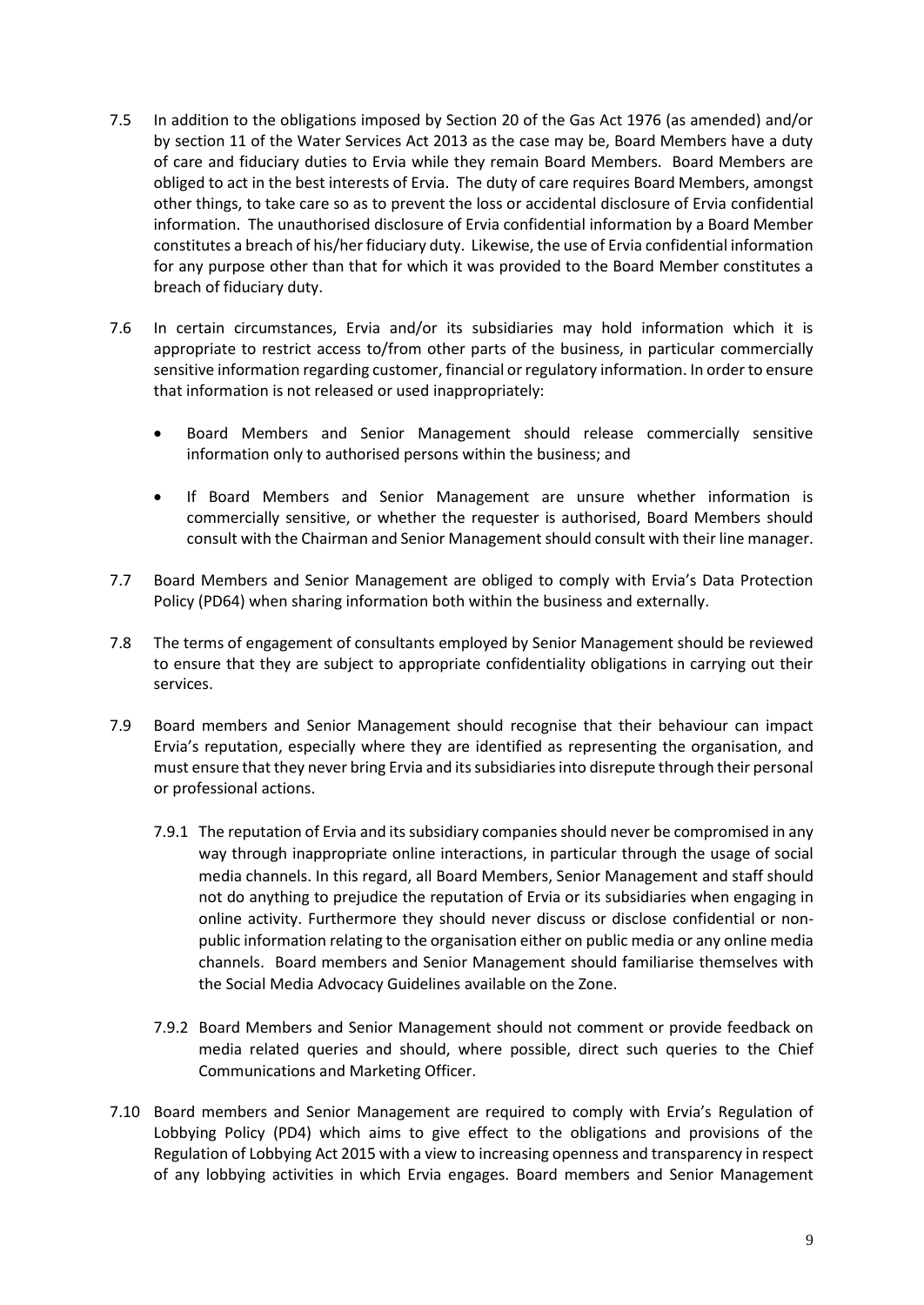should have regard to the principles of the Code of Conduct for Persons carrying on Lobbying Activities as published by the Standards in Public Office Commission in 2018 to ensure that their lobbying activities are carried out ethically and transparently.

- 7.11 Board Members and Senior Management must ensure that all supplier and tender information relating to tender processes in which Ervia is involved is treated in the strictest confidence and disclosure of such information, in particular to another interested party, is strictly prohibited.
- 7.12 Board Members and Senior Management will observe appropriate prior consultation procedures with third parties where, exceptionally, it is proposed to release sensitive information in the public interest and in particular will ensure compliance by Ervia with the provisions of Data Protection Law (meaning the General Data Protection Regulation (EU 2016/679), the Data Protection Acts 1988-2018, the European Communities (Electronic Communications Networks & Services) (Privacy & Electronic Communications) Regulations 2011, the EU ePrivacy Directive 2002/58/EC (as amended) and any relevant transposition of these laws, or successor or replacement to those laws (including, when it comes into force, the successor to the ePrivacy Directive), along with guidance published by competent regulatory authorities).
- 7.13 Board Members and Senior Management should take particular care to safeguard all Ervia company documents and should exercise due care in communicating such information.
- 7.14 The Freedom of Information Act 2014 (the "FOI Act") is in place to enable members of the public to obtain access, to the greatest extent possible consistent with the public interest and the right to privacy, to information in the possession of public bodies. Ervia is not subject to the FOI Act. However, Irish Water and Gas Networks Ireland are subject to the terms of the FOI Act. In addition, under the FOI Act, information provided by Ervia to public bodies subject to the FOI Act may become the subject of a freedom of information request.
- 7.15 Board Members and Senior Management must take all steps to ensure compliance by Ervia with the provisions of the FOI Act. In order to assist in maintaining the confidentiality of Ervia and its subsidiaries' information, Board Members and Senior Management should ensure that when any commercially sensitive information is submitted to government departments or other public bodies, appropriate wording is inserted to protect the documentation under the provisions of the FOI Act. In addition, it is important to ensure that appropriate confidentiality agreements are in place to ensure the confidentiality of any information released to consultants/ advisers appointed to assist government departments in relation to any dealings with Ervia and its subsidiaries. Queries and concerns in relation to freedom of information can be directed to Ervia's Freedom of Information Officer by email to [foi@water.ie.](mailto:foi@water.ie)
- 7.16 Board Members and Senior Management should be aware that bonds issued by Gas Networks Ireland are listed on the Irish Stock Exchange. This requires Gas Networks Ireland (as issuer) to comply with the provisions of the European Union (Market Abuse) Regulations ("the 2016 Regulations"), as applied by section 1366 of the Companies Act 2014 as amended) dealing with insider dealing, market manipulation and disclosures to the market in a controlled and timely manner of information which, when made public, may have a significant effect on the price of such bonds. Any such information should, therefore, be treated in the strictest confidence until released to the market in the required manner. Group Treasury or the Treasury function supporting GNI as the case may be, maintains a detailed procedures manual outlining the systems and controls for compliance with Gas Networks Ireland's disclosure obligations under the Irish Listing Rules and the 2016 Regulations.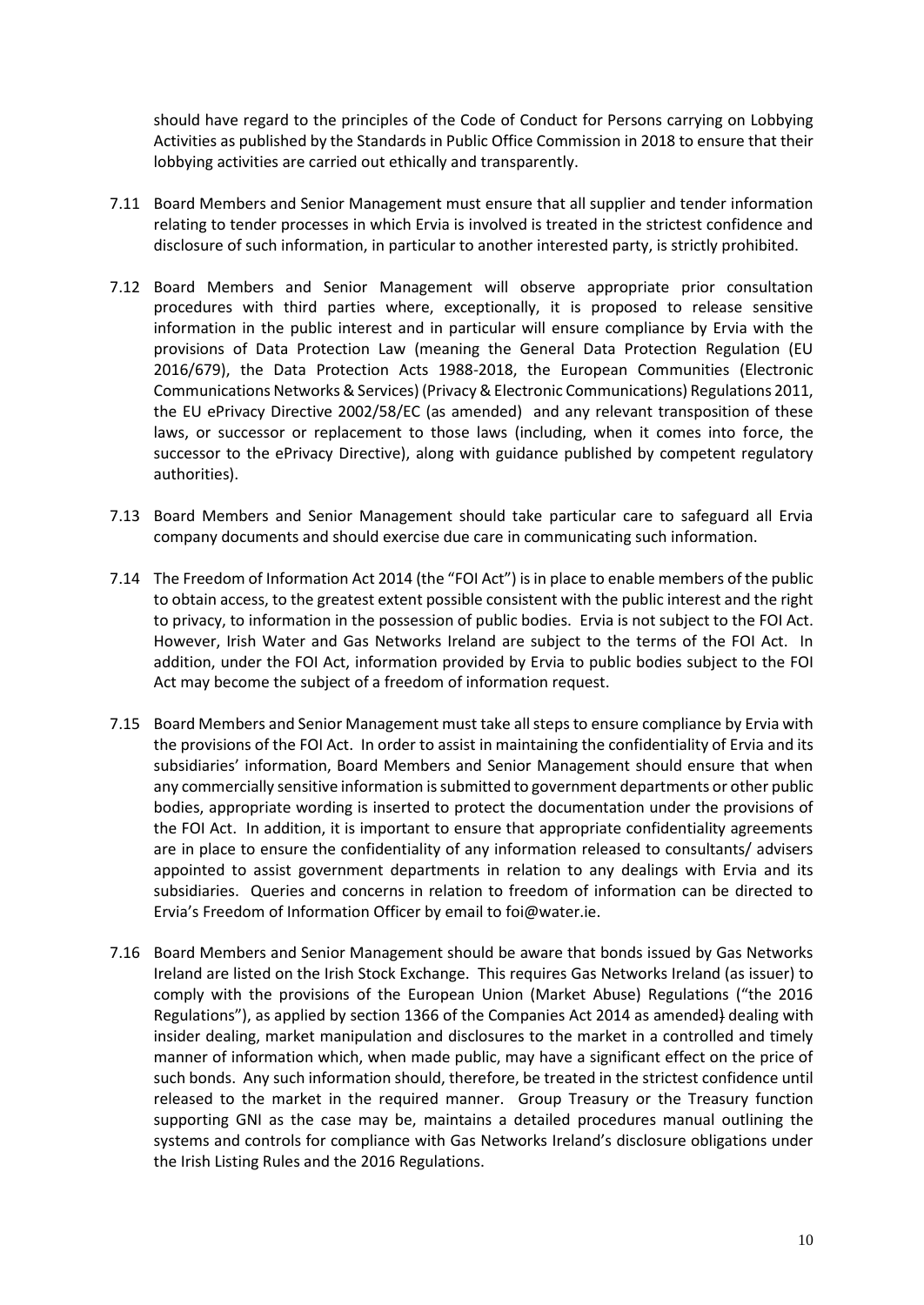7.17 Board Members and Senior Management should be aware that any attempt to engage in insider dealing (use of confidential information about a company/business gained through employment in that company/business or a stock brokerage, to buy and/or sell stocks or bonds based on the private knowledge that the value will go up or down) or market manipulation (deliberate attempt to interfere with the free and fair operation of the market and create artificial, false or misleading appearances with respect to the price of, or market for, a product, security, commodity or currency) with respect to bonds issued by Gas Networks Ireland and listed on the Irish Stock Exchange is strictly prohibited and may constitute a criminal offence. The Company Secretary will maintain a list of all persons within Ervia (including Board members) who have, from time to time, possession of information that may be regarded as inside information, together with a register of Persons Discharging Managerial Responsibilities (PDMR's) and Persons Closely Associated (PCA's) with any PDMR as required under the 2016 Regulations. The Company Secretary will notify these persons of their obligations in respect of transactions in Company Securities.

## **8 OBLIGATIONS**

- 8.1 Board Members should use their reasonable endeavours to attend all meetings of the Board including Board committees. Board Members who are Directors of Ervia subsidiary companies and other Directors of Ervia subsidiary companies should use their reasonable endeavours to attend all meetings of Ervia subsidiary companies.
- 8.2 Board Members and members of Senior Management should not disclose any privileged or confidential information, or business or trade secrets of Ervia. This obligation does not cease when Board membership or employment has ended and is further referred to below in the section entitled Post Termination Obligations. All commercial information received while acting in the capacity of a Board Member or employee shall remain confidential indefinitely. Unless required by law or authorised by the Group Chief Executive Officer or Chairman of the Board, Board Members or Senior Managers shall not disclose confidential information or allow such disclosure. Furthermore, Board Members and Senior Managers must use best efforts to avoid unintentional disclosure by applying special care when storing or transmitting confidential information.
- 8.3 Board Members should seek to avoid circumstances in which a conflict of interest may arise as between their role as Board Member and any other employment and/or engagement. Board members who have any concern that such a conflict may arise should consult with the Chairman and where relevant should comply with the reporting requirements outlined at section 3 above.
- 8.4 Board Members and members of Senior Management must co-operate fully with Internal Audit in the internal audit process.
- 8.5 Involvement by Senior Management during their engagement as employees of Ervia in outside employment/business interests in conflict or potential conflict with the business of Ervia is prohibited. A member of Senior Management, who is at any time involved in any gainful employment, and/or the running of any business or company outside Ervia must inform his or her line manager in writing. This applies likewise to consultancy and contract work undertaken by members of Senior Management outside their employment. Senior Management in doubt as to whether a particular personal activity or interest is governed by these guidelines should consult the Group Chief Executive Officer/Chief Legal Officer for an interpretation and a decision.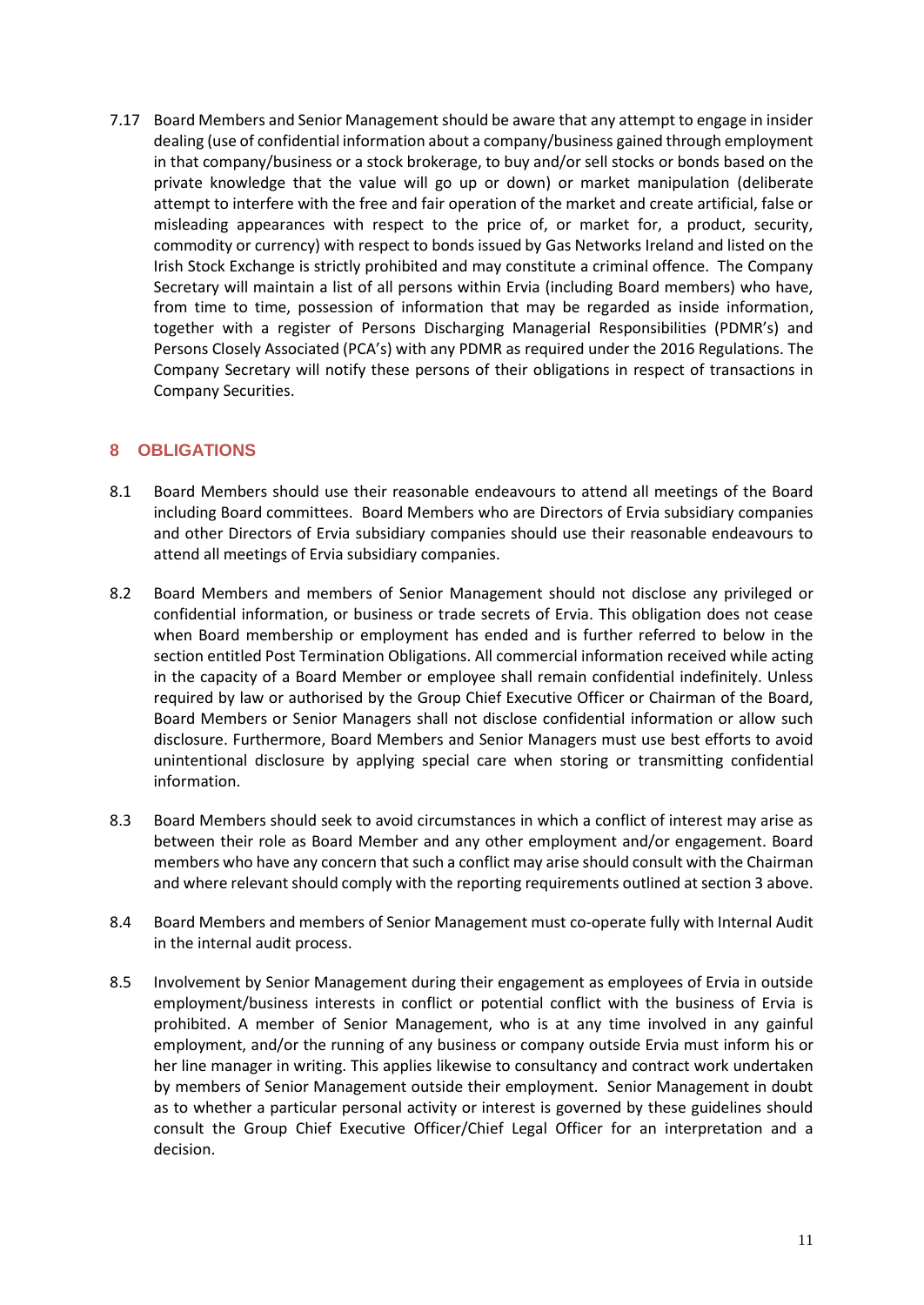- 8.6 Each Board Member and member of Senior Management has a responsibility to ensure that:-
	- 8.6.1 Ervia fulfils all regulatory and statutory obligations imposed upon it. If a Board Member finds evidence that there is non-compliance with any statutory obligations that apply to Ervia, he/she should immediately bring this to the attention of his/her fellow Board members with a view to having the matter considered and rectified. The matter should also be brought to the attention of the relevant Minister by the Chairman indicating (i) the consequences of such non-compliance and (ii) the steps that have been or will be taken to rectify the position;
	- 8.6.2 Ervia complies with applicable tendering and purchasing procedures as well as complying with prescribed levels of authority for sanctioning any relevant expenditure;
	- 8.6.3 Ervia does not engage in any practice which distorts or is likely to distort fair and open competition in the procurement/ tender process;
	- 8.6.4 Controls are introduced to prevent fraud including adequate controls to ensure compliance with prescribed procedures in relation to the claiming of expenses for business travel; and
	- 8.6.5 Ervia does not engage in any illegal or criminal activities.
- 8.7 Members of Senior Management are required to seek Board approval for holding membership on the boards of state bodies which are not a subsidiary of or associated with Ervia. In accordance with the One Person One Salary rule, Ervia employees may not be paid board fees for sitting on the Irish Water Board or the Gas Networks Ireland Board or on the boards of any other state bodies. Board Members may not sit on more than two State Boards at the same time unless the specific statutory provisions relating to the particular State body enable such service.
- 8.8 In order to ensure compliance with the 2016 Regulations, Board Members and Senior Management must seek the permission of the Chief Legal Officer and the Chief Financial Officer before trading in the debt instruments and derivatives or other financial instruments linked to the debt instruments of Gas Networks Ireland. Further details are available in the Market Abuse Procedures, System and Controls manual available from Group Treasury, or the Treasury function supporting GNI as the case may be.
- 8.9 Board Members and Senior Management shall ensure that Ervia does not engage in abusive tax avoidance transactions with a view to reducing the amount of tax to be paid by Ervia or a party to a transaction in which Ervia participates.

## **9 POST-TERMINATION OBLIGATIONS**

- 9.1 These provisions apply to Board Members only; the post-termination obligations of Senior Management are governed by the relevant provisions of their respective contracts of employment.
- 9.2 In accordance with section 5.5 of the Code of Practice, the acceptance by Board Members of a position of employment/engagement where the potential for a conflict of interest with Ervia or any part of Ervia arises should be avoided for a three (3) month period after the exercise of a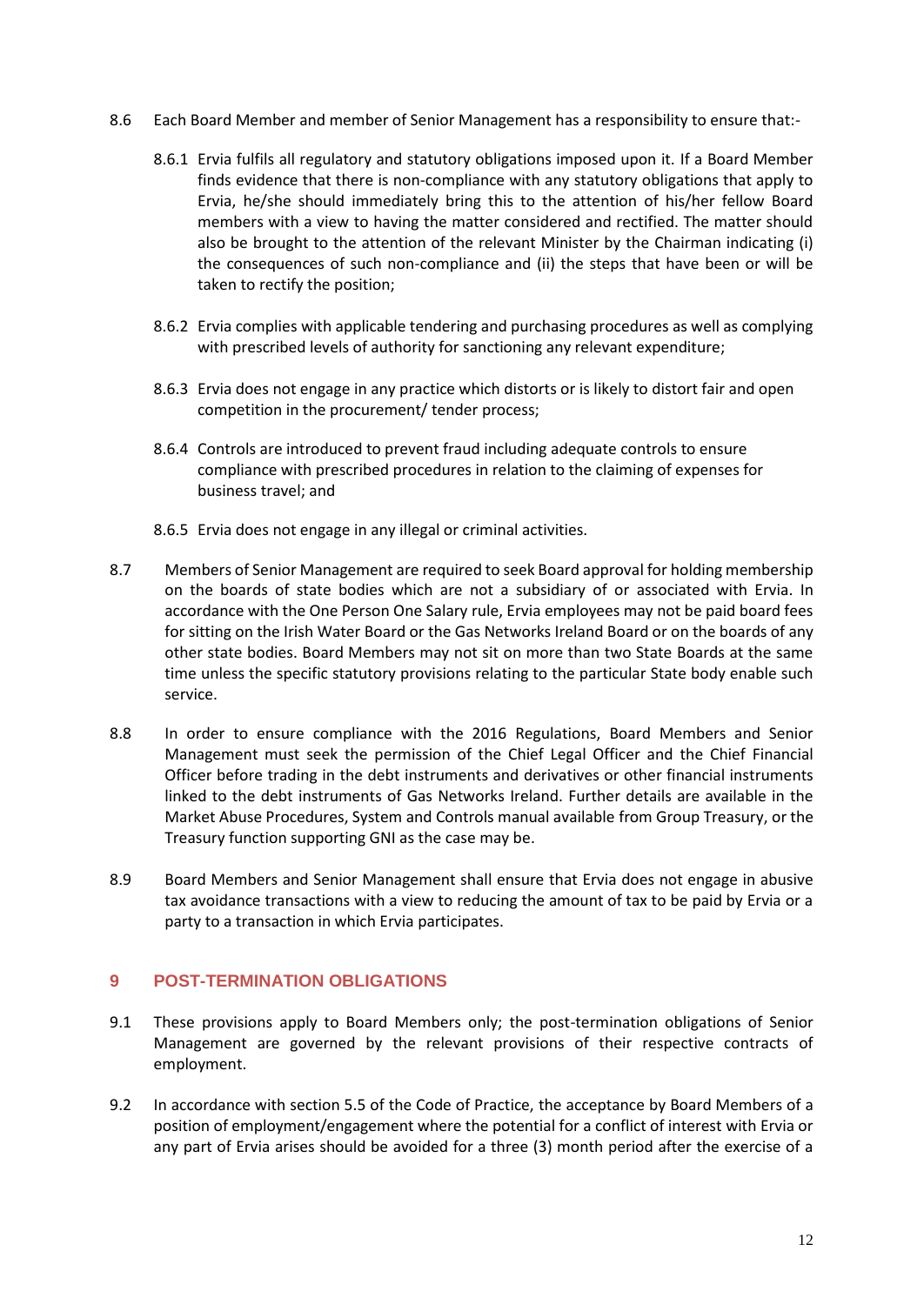function in Ervia has ceased. Before taking a position which will or might involve such a conflict of interest, a former Board Member should consult with the Chairman.

- 9.3 Former Ervia Board Members, in considering whether or not to accept any position or role, are asked to give due weight to whether the position or role would:
	- a) be likely to compromise their ability to comply with continuing obligations to respect the confidentiality of information obtained as a Board Member of Ervia; or
	- b) be likely to cause material harm to Ervia if such harm would not otherwise have arisen had they not been a Board member of Ervia.
- 9.4 Board Members should not, after their engagement as Members of the Board, disclose any privileged or confidential information, or business or trade secrets (as defined by the European Union (Protection of Trade Secrets) Regulations 2018) of Ervia. This obligation does not cease when Board membership or employment has ended. All commercial information received while acting in the capacity of a Board Member shall remain confidential indefinitely. Unless required by law or authorised by the Chairman, Board Members shall not disclose confidential information or allow such disclosure. Furthermore, Board Members must use best efforts to avoid unintentional disclosure by applying special care when storing or transmitting confidential information.
- 9.5 Board Members should not, after their engagement as Members of the Board, retain documentation obtained during their term or employment. The Company Secretary shall contact Board Members prior to the expiry of their term of office to arrange the return of any documentation (including any copies) that may have been retained during their term of office or otherwise obtain confirmation that all such documentation has been disposed of in an appropriate manner. In the event that former Board Members require access to Board papers from the time of their term on the Board, this can be facilitated by the Company Secretary in appropriate circumstances.

## **10 RESPECT FOR HUMAN RIGHTS**

- 10.1 Ervia values the diversity of the people with whom we work and the contributions they make. Ervia has a long-standing commitment to equal opportunity and intolerance of discrimination and harassment. Ervia is dedicated to maintaining a workplace that is free from discrimination or harassment on the basis of race, gender, colour, nationality, ethnic or social origin, creed, age, disability, sexual orientation, political opinion or any other status protected by applicable law. The basis for recruitment, hiring, placement, training, compensation and advancement in Ervia is qualifications, performance, skills and experience. Regardless of personal characteristics or status, Ervia does not tolerate disrespectful or inappropriate behaviour, unfair treatment or retaliation of any kind. Harassment is unacceptable in the workplace and in any work-related circumstance outside the workplace. These principles apply not only to Board Members and Senior Management of Ervia but also to the business partners with whom we work.
- 10.2 Ervia conducts its business in a manner that respects the human rights and dignity of all people, endeavouring to comply with all applicable laws and regulations.
- 10.3 Board Members and Senior Management of Ervia are expected to value their colleagues and to treat others with fairness, equality, dignity and respect.
- 10.4 Board Members and Senior Management are expected never to infringe on human rights.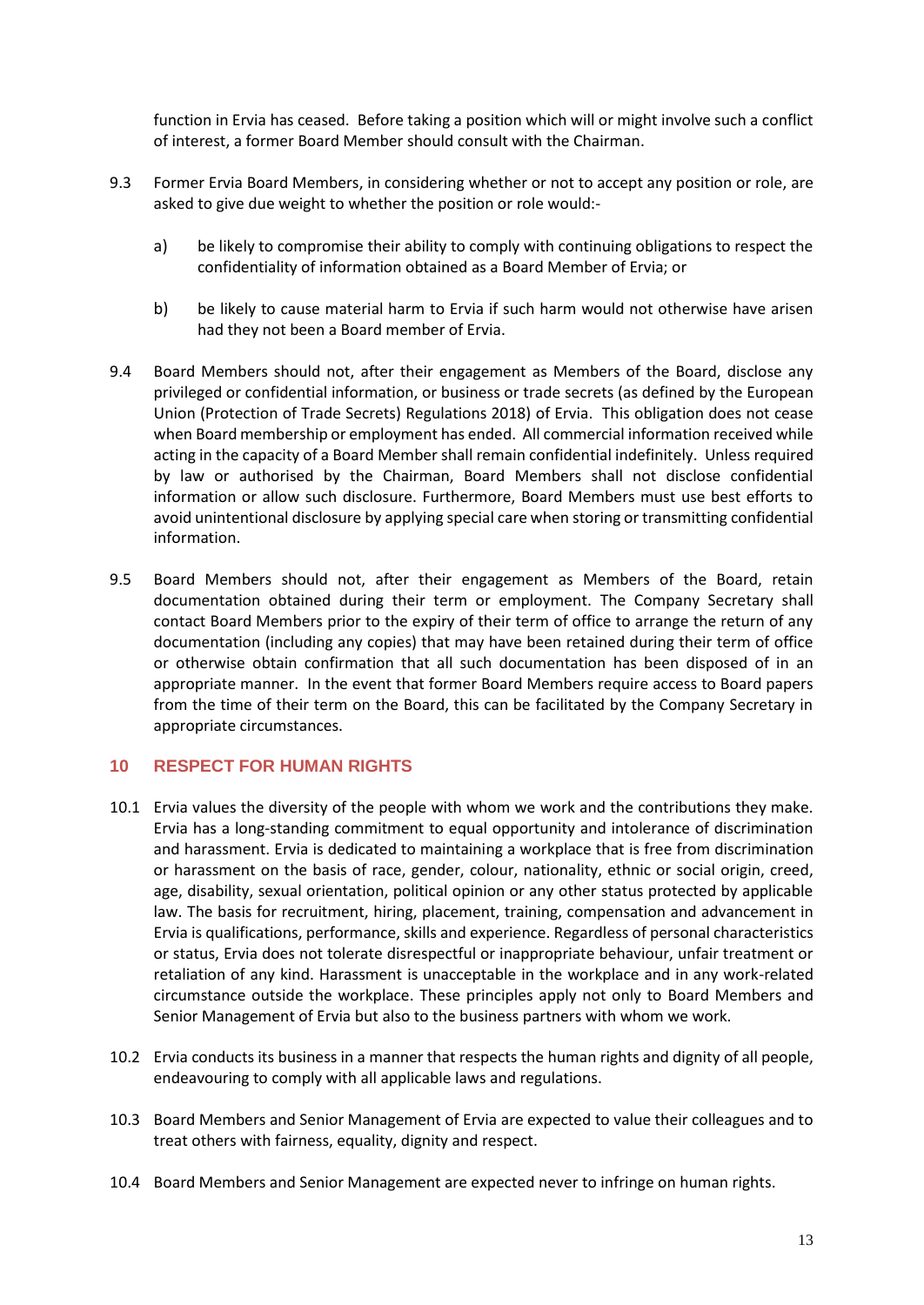- 10.5 Board Members and Senior Management are expected to be alert to any evidence of human rights infringements in our direct operations or in the operations of our business partners and to report any situation in which a human rights infringement is suspected to the Group Chief Legal Officer.
- 10.6 Ervia has a zero-tolerance approach to modern slavery (as defined in the UK Modern Slavery Act 2015). We are committed to acting ethically and with integrity in all our business dealings and relationships and to implementing and enforcing effective systems and controls to ensure modern slavery is not taking place anywhere in our own business or our supply chains. We are committed to ensuring that there is transparency in our own business and in our approach to tackling modern slavery throughout our supply chains and we expect the same high standards from our contractors, suppliers and other business partners.

## **11 FAIRNESS**

- 11.1 Each Board Member and member of Senior Management has a responsibility to ensure that:-
	- Ervia complies with employment equality and equal status legislation;
	- Ervia is committed to fairness in all business dealings; and
	- Ervia values its customers and treats all categories of customers equally.

## **12 WORK/EXTERNAL ENVIRONMENT**

- 12.1 Each Board Member and member of Senior Management has a responsibility to ensure that:-
	- Ervia places the highest priority on promoting and preserving the health and safety of employees;
	- Ervia ensures that community concerns are fully considered; and
	- Ervia endeavours to minimise any detrimental impact of its operations on the environment.

#### **13 PROCEDURE FOR NON-EXECUTIVE BOARD MEMBERS IN ACCORDANCE WITH THEIR RIGHT TO TAKE INDEPENDENT PROFESSIONAL ADVICE IF NECESSARY AT ERVIA'S EXPENSE**

- 13.1 Subject to the following procedures and limitations, Board Members both individually and collectively have the right to consult Ervia's professional advisers and if necessary, seek independent professional advice at Ervia's expense in the furtherance of their duties as Board Members.
- 13.2 A Board Member shall request in writing the consent of the Chairman to seek independent professional advice under this procedure and shall provide the name of any professional advisers being proposed together with a brief summary of the subject matter and the reasons necessitating such consultation.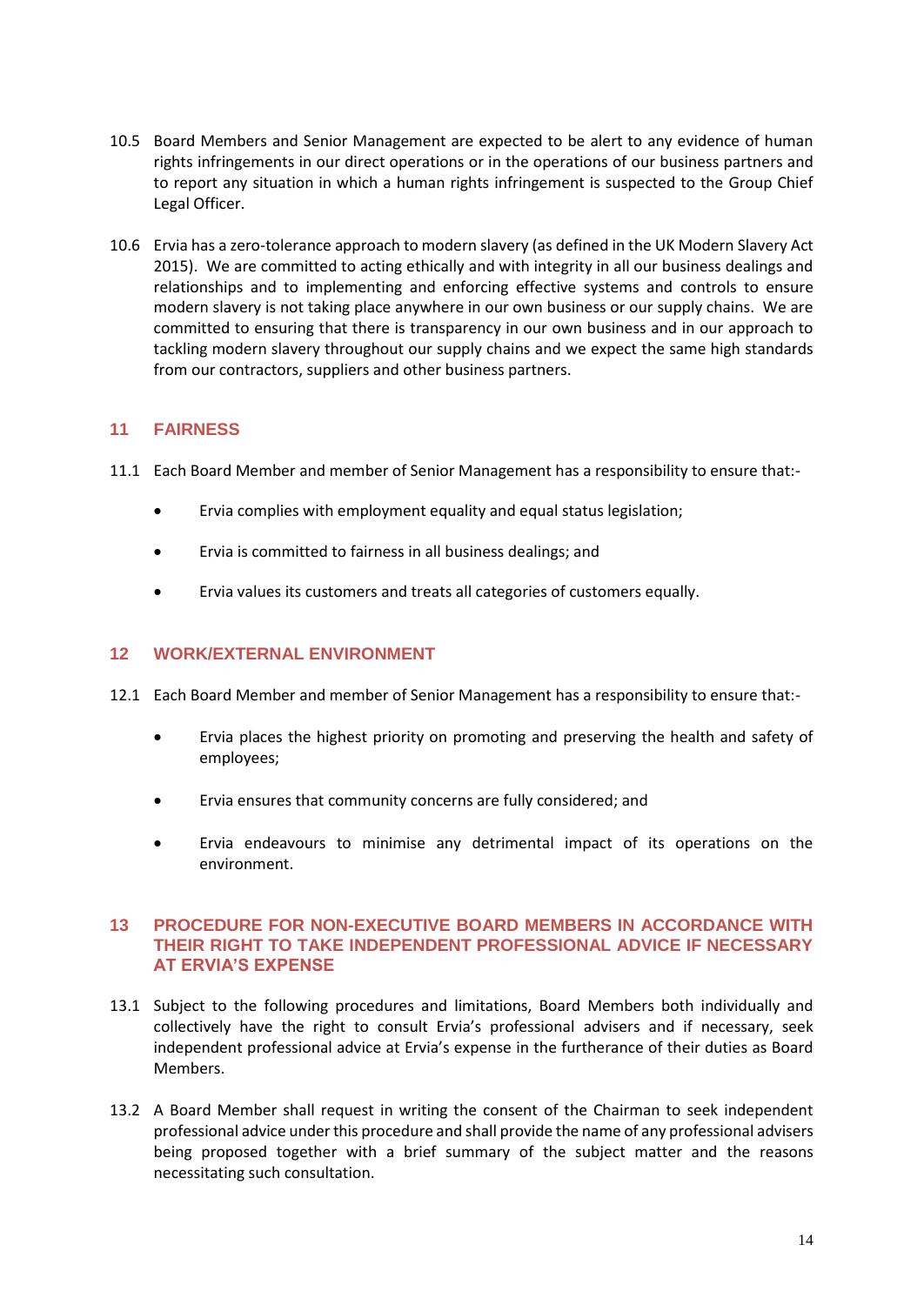- 13.3 The Chairman shall provide a written acknowledgement of receipt of the consent request which shall state whether the Chairman approves the request and, if this is the case, whether the fees for the professional advice sought are payable by Ervia under this procedure and also advise the other members of the Board of the request.
- 13.4 Independent professional advice for the purposes of this procedure shall include legal advice and the advice of accountants and other professional financial advisers on matters of law, accounting and other regulatory matters but shall exclude advice concerning the personal interest of the Board Member(s) concerned.
- 13.5 Any advice obtained under this procedure shall be made available to the other Members of the Board where appropriate.

## **14.0 RAISING CONCERNS**

14.1 In urgent or sensitive situations where confidential advice is required by a member of Senior Management or where concerns arise which cannot be appropriately addressed through normal channels these should be directed to the person's line manager, where appropriate. However, if a Senior Manager feels that this is not appropriate, concerns can be raised directly to the Group Chief Legal Officer. If neither of these options is appropriate or if an employee does not wish to raise a concern directly to any particular person, then an employee can email (anonymously or otherwise) a confidential email address or leave a message on a confidential voicemail; both options will be directed to the Group Chief Legal Officer and the Group Head of Internal Audit (as Anti-Fraud Champion). Details of these confidential communication options are outlined below. In circumstances regarding possible financial improprieties, concerns can alternatively be directed to the Chairman of the Audit and Risk Committee at the email address provided below.

The following are the contact details for raising concerns under this Policy:-

**Group Chief Legal Officer** Claire Madden Telephone: 021 - 4534205 Email: claire.madden@ervia.ie

**Confidential email address (**directed to the Group Chief Legal Officer and the Group Head of Internal Audit) [Confidential@ervia.ie](mailto:Confidential@ervia.ie)

**Confidential voicemail (**directed to the Group Chief Legal Officer and the Group Head of Internal Audit) 01-8230333 (external) 30333 (internal)

**Chairman of the Audit and Risk Committee** Email: [auditandriskchairman@ervia.ie](mailto:auditandriskchairman@ervia.ie)

14.2 Ervia encourages Senior Management to raise any concerns internally and is committed to addressing these concerns while protecting the employee(s) making the disclosure. In line with that commitment, an employee who has concerns about any aspect of Ervia's activities is